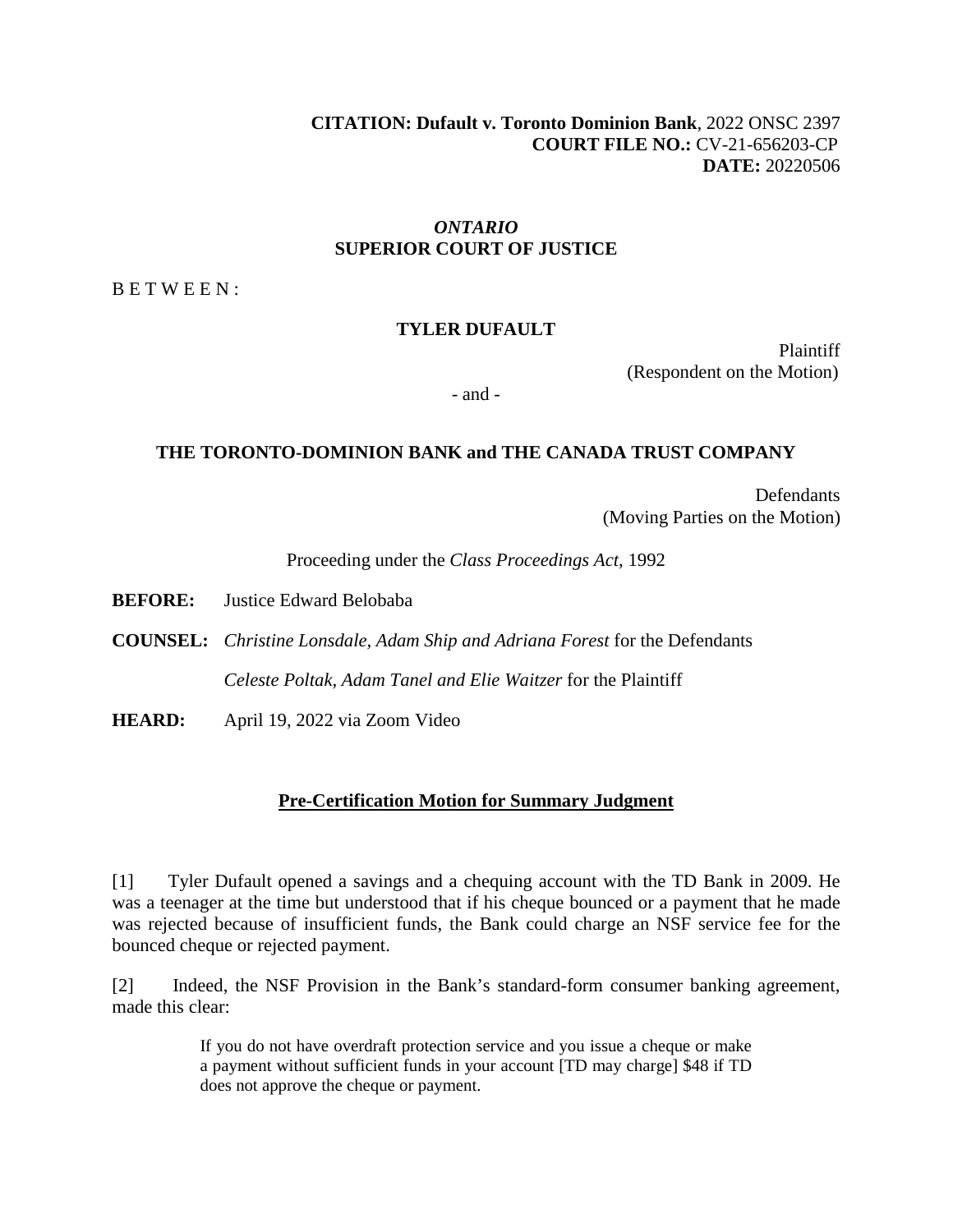[3] What Mr. Dufault did not expect is that the Bank would charge a second \$48 NSF fee in circumstances that did not fall within the plain language of this provision. In other words, that one rejected NSF payment could result in a \$96 NSF charge.

# **Background**

[4] On December 2, 2020, the plaintiff made a \$19.49 purchase using PayPal, an online payments service that was funded from his savings account via a Pre-Authorized Debit ("PAD") process. As it turned out, he only had \$19.04 in his account and he didn't have overdraft protection. PayPal's request for payment was rejected by the Bank and the plaintiff was charged the \$48 NSF fee.

[5] Four days later, on December 7, 2020, PayPal resubmitted the same transaction for payment as was their right under their user agreement. The plaintiff's account balance hadn't changed. TD Bank rejected PayPal's resubmission and charged the plaintiff a second \$48 NSF fee. In other words, says the plaintiff, he was charged \$96 in NSF fees for a single rejected payment — contrary to the banking agreement and in contravention of provincial consumer protection legislation, resulting in the Bank's unjust enrichment.

[6] As the plaintiff explained in his affidavit:

When I made the [PayPal] Transaction, I understood it was a single, one-time payment. From my review of [the Agreement] I understood that if I had insufficient funds in the Savings Account to cover the amount of the Transaction, TD Bank could charge me at most a single NSF fee if it decided to reject the payment. I was not aware that if PayPal unilaterally resubmitted the Transaction for payment that TD Bank would charge a second NSF Fee in relation to the same attempted payment.

[7] The plaintiff may or may not have known this but PayPal was authorized under its User Agreement to resubmit or re-present its request for payment if the initial transfer request was rejected by the user's bank:

> When you use your bank account as a payment method, you are allowing PayPal to initiate a transfer from your bank account to the recipient …You authorize PayPal to try this transfer again if the initial transfer is rejected by your bank for any reason.

[8] Federal banking rules, which are discussed in more detail below, require that any such resubmission or re-presentment by a third-party-payee, such as PayPal, must be made within 30 days of the initially rejected payment and can only be made once. The banking rule in question provides as follows:

## *Re-presentment:*

Each Payee Letter of Undertaking shall provide that upon the return of a PAD for reason of "Non-Sufficient Funds" or "Funds Not Cleared", the Payee may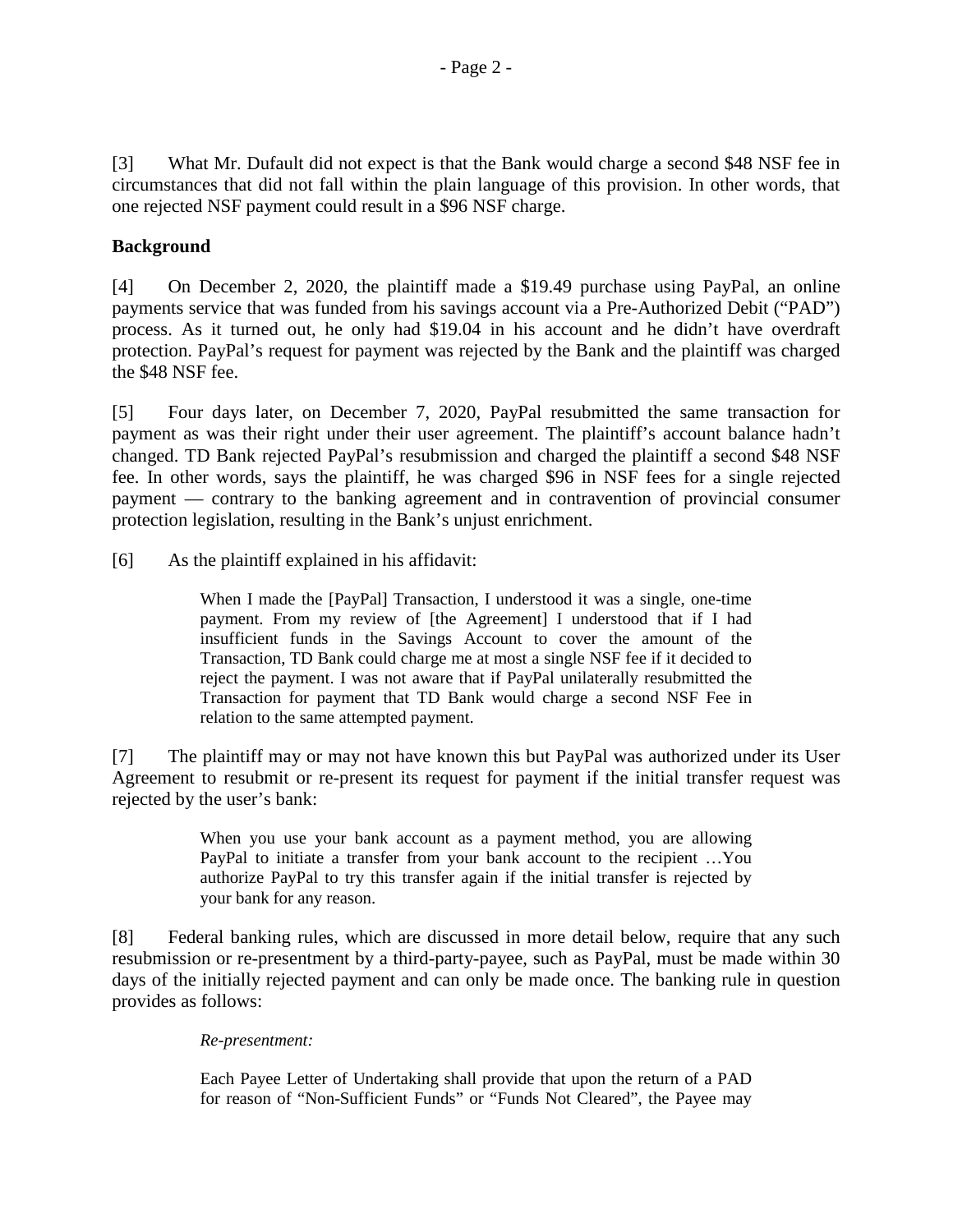re-present the PAD electronically on a one-time only basis for the same amount as the original debit and such item may only be re-presented within 30 days. The Payee Letter of Undertaking shall specifically state that a re-presentment shall not contain interest, NSF charges or any other charges in addition to the original PAD amount.<sup>1</sup>

[9] The issue here is not whether PayPal was wrong to re-present the rejected payment (it wasn't) or whether the Bank was wrong, in theory, to charge a second \$48 NSF fee for the additional expense of processing the re-presentment (it wasn't) — the issue is whether the Bank fully and fairly disclosed the possible imposition of this second NSF fee in the Fee Schedule of its consumer banking agreement.

[10] Both sides agree that the 2020 version of the banking agreement is the version that applies herein. There are two parts to the agreement, a 9-page Financial Services Terms document and a 13-page Fee Schedule that sets out the service fees (together, "the Agreement").

[11] Given the standard-form nature of the Agreement and the likelihood that other customers had also been charged an additional NSF fee in similar circumstances, the plaintiff filed a proposed class action on behalf of:

> Every person resident in Canada who is or was a personal deposit account holder with TD Bank since January 1, 2010, and whose personal deposit account has been charged multiple NSF fees by TD Bank on a single payment made or cheque issued.

[12] The plaintiff alleges that charging an additional and undisclosed NSF fee for processing a resubmission or re-presentment of a rejected payment on the facts herein is in breach of the plain language in the Agreement and provincial consumer protection law (false, misleading or deceptive representations, including the failure to disclose a material fact). The plaintiff also alleges breaches of the disclosure obligations under federal banking law<sup>2</sup> but these are not being advanced as a stand-alone cause of action — only breach of contract, contravention of consumer protection law and unjust enrichment.

[13] The Bank submits that there is no cause of action in contract, under provincial consumer protection law or in unjust enrichment and asks that the proposed class action be summarily dismissed.

<sup>1</sup>Rule H-1, Appendix 1, s. 18 of the *Automated Clearing and Settlement System Rules and Standards* ("ACSS Rules") prescribed by Payments Canada.

<sup>2</sup> *Disclosure of Charges (Banks) Regulations* S.O.R./92-324 , ss. 3-4, and also see the *Bank Act,* S.C. 1991, c. 46, ss. 446-47 and 980.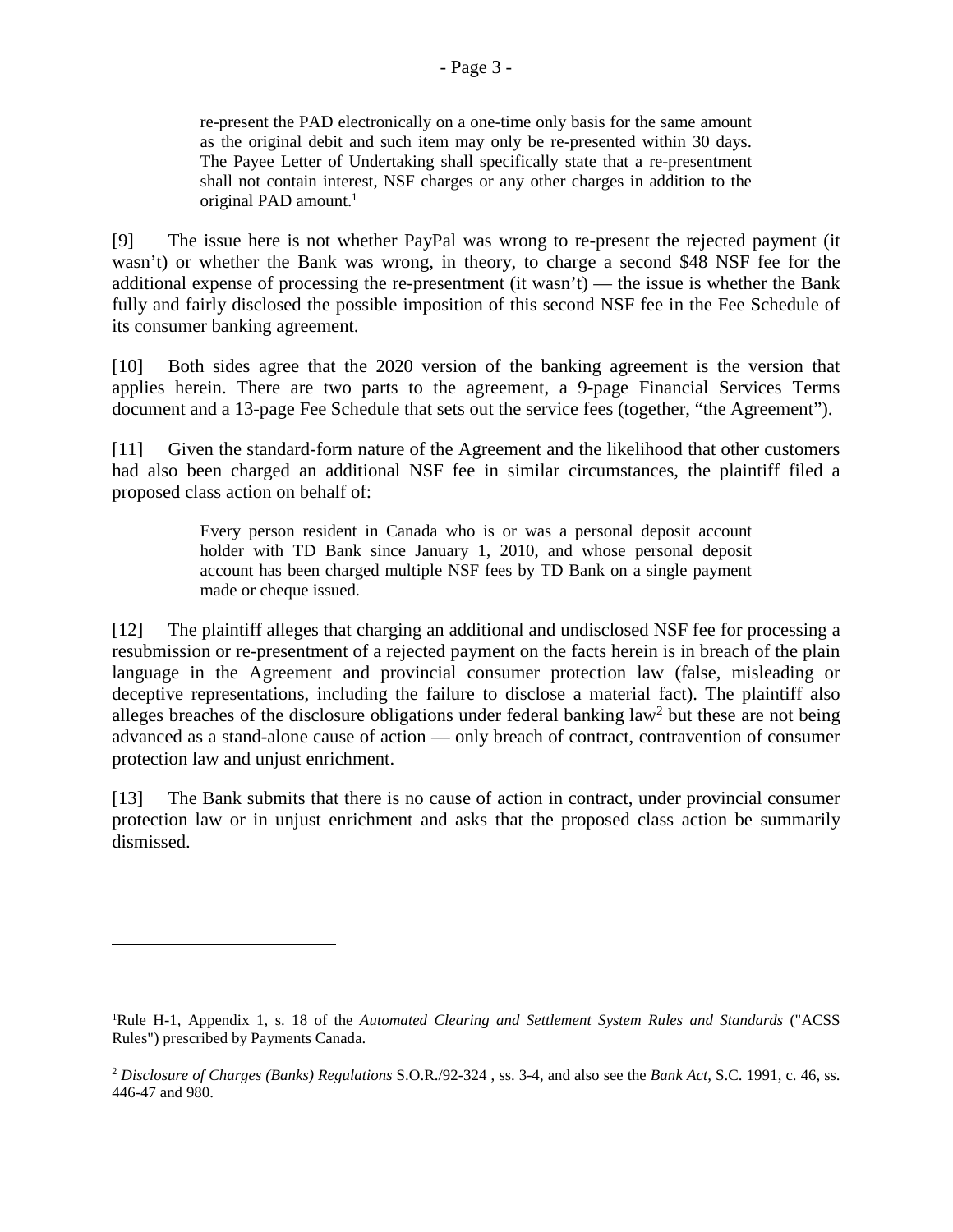[15] Both sides agree, as do I, that summary judgment is appropriate. The issues in this case are in essence questions of law. The facts are not really in dispute. As with other banking fee disclosure actions that were found appropriate for summary judgment, here as well "the relevant facts are largely uncontested and there are no credibility concerns."<sup>5</sup>

# **Analysis**

[16] I begin with this observation. If this motion turned only on the NSF fee provision, I would have had little difficulty agreeing with the plaintiff that the imposition of the second NSF fee for processing PayPay's re-presentment was not fully and fairly disclosed given the language in the NSF Provision. Recall again how the Bank phrased its right to charge an NSF service fee:

> If you do not have overdraft protection service and you issue a cheque or make a payment without sufficient funds in your account [TD may charge] \$48.00 if TD does not approve the cheque or payment.

[17] This NSF Provision uses the 'second person imperative' — *if you make a payment* without sufficient funds in your account — and focuses only on the payment that *you* made. The Bank says it may charge a \$48 NSF fee if the Bank does not approve *the payment.* The meaning appears to be plain on its face. The Bank may charge an NSF fee where the customer himself makes "a payment" and "the payment" is not approved by the Bank because of insufficient funds. There is nothing in this disclosure provision about the Bank's right to impose a second NSF fee when a third-party-payee, such as PayPal, re-represents the rejected payment.

[18] Modern contractual interpretation, however, does not proceed in isolation. It is not limited to the specific wording of one particular provision. Context is important.<sup>6</sup> The law is clear that judges should read the contract in question as a whole, giving the words used their ordinary and grammatical meaning, consistent with any surrounding circumstances that were known to the parties at the time of formation of the contract.<sup>7</sup>

<sup>3</sup> *Class Proceedings Act*, *1992,* S.O. 1992, c. 6, as amended.

<sup>4</sup> *Dufault v. Toronto Dominion Bank,* 2021 ONSC 6223.

<sup>5</sup> *MacDonald et al v. BMO Trust Company et al*, 2020 ONSC 93, at para 4.

<sup>6</sup> *Weyerhaeuser Company Limited v. Ontario (Attorney General),* 2017 ONCA 1007 at para. 237.

<sup>7</sup> *Sattva Capital Corp. v. Creston Moly Corp.,* 2014 SCC 53, at para. 47.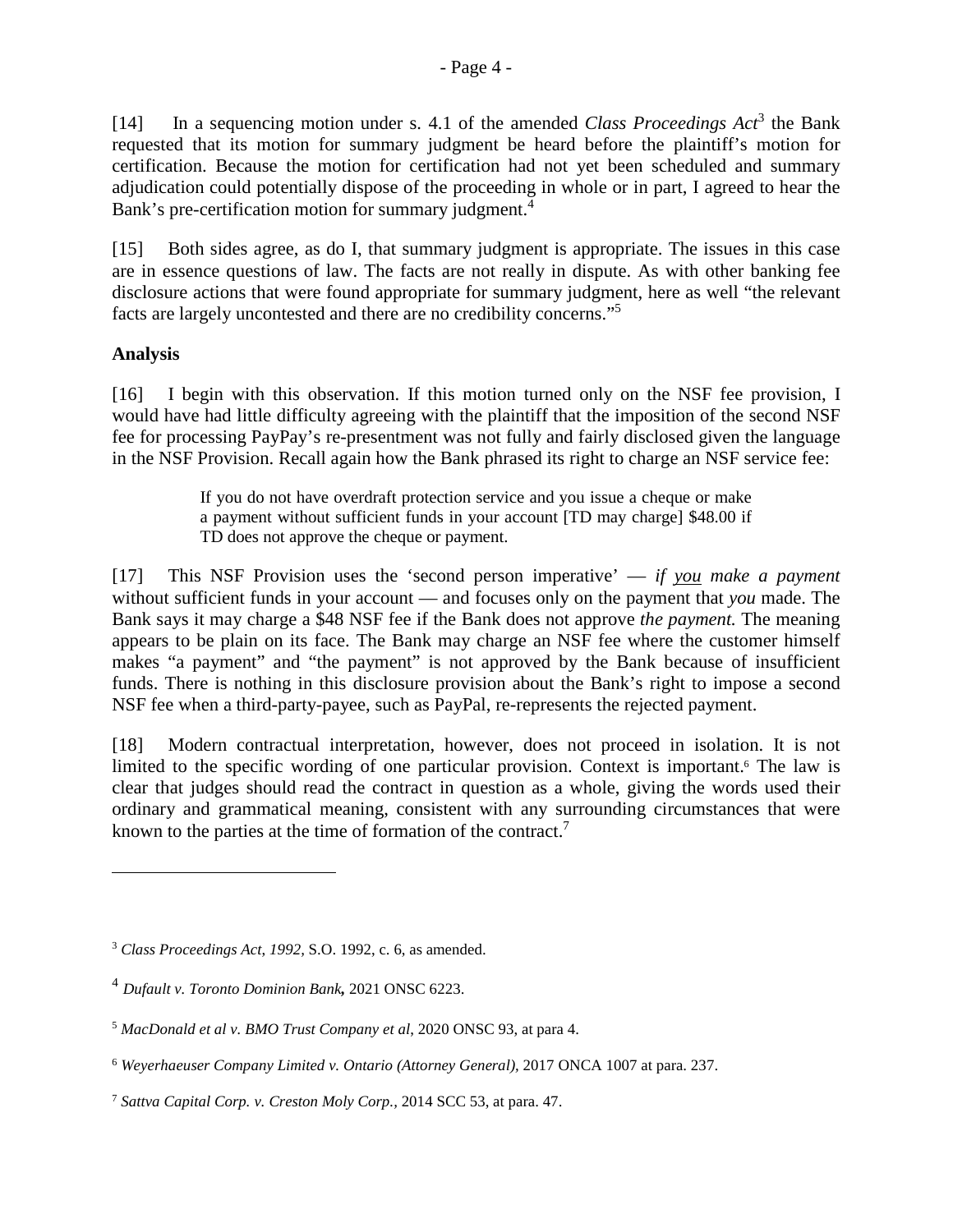[19] The surrounding circumstances or factual matrix may sometimes help the court interpret the meaning of the words that the parties chose to express their agreement.<sup>8</sup> However, when dealing with standard-form "take it or leave it" contracts, such as here, "surrounding circumstances" generally play "less of a role"<sup>9</sup> and have "little impact" in the interpretation process."<sup>10</sup> This is because of the "take it or leave" nature of a consumer adhesion contract and the likelihood that the surrounding circumstances, if they involve background rules and regulations or industry-specific minutiae, will not be known to the consumer at the time of contracting.

[20] Still, says the Bank, in the interpretation of this particular Agreement there are surrounding circumstances that must be considered by the court — namely, the *Automated Clearing and Settlement System Rules and Standards* prescribed by Payments Canada and often referred to in the banking industry as the Network Rules.

[21] The Bank's primary argument is that its imposition of a second NSF fee when a third party's re-presentment is rejected is actually mandated by the Network Rules which require that the Bank treat both the original request and the re-presentment not only as two separate and distinct transactions but as two separate and distinct "payments". And this federal banking obligation, in turn, says the Bank, should inform the court's interpretation of the word "payment" in the NSF Provision.

[22] The Bank argues that the Network Rules should have been known to the plaintiff because section 2.6 of the Agreement provides that payment instruments such as cheques or PADs will be paid "in accordance with applicable laws, self-regulatory codes, *network rules*, and other industry rules" (emphasis added). If the plaintiff had read the "network rules", says the Bank, he would have realized that PayPal's re-presentment was a second "payment" and he would have understood that this characterization informed the interpretation of "payment" as used in the NSF Provision. That is, the plaintiff would have understood that the second NSF fee was amply covered by the word "payment" and the second NSF fee was therefore fully disclosed on a plain reading of the NSF Provision.

[23] Counsel on both sides devoted much time and effort advancing and responding to this Network Rules submission. The inordinate level of attention paid to Payments Canada and its rules and standards for the clearing and settlement of payments no doubt explains why the agreed-to costs award on this motion, as fixed by the court below, is so large.

[24] The problem with the Bank's reliance on the Network Rules is not just in their complexity but in their content as well. Counsel for the plaintiff makes a compelling argument

<sup>8</sup> Hall, *Canadian Contractual Interpretation Law,* 3rd ed. (2016) at 33-34.

<sup>9</sup> *Ledcor Construction Ltd. v. Northbridge Indemnity Insurance Co.*, 2016 SCC 37, at para. 32.

<sup>10</sup> *Sankar v. Bell Mobility Inc.,* 2017 ONCA 295, at para. 11.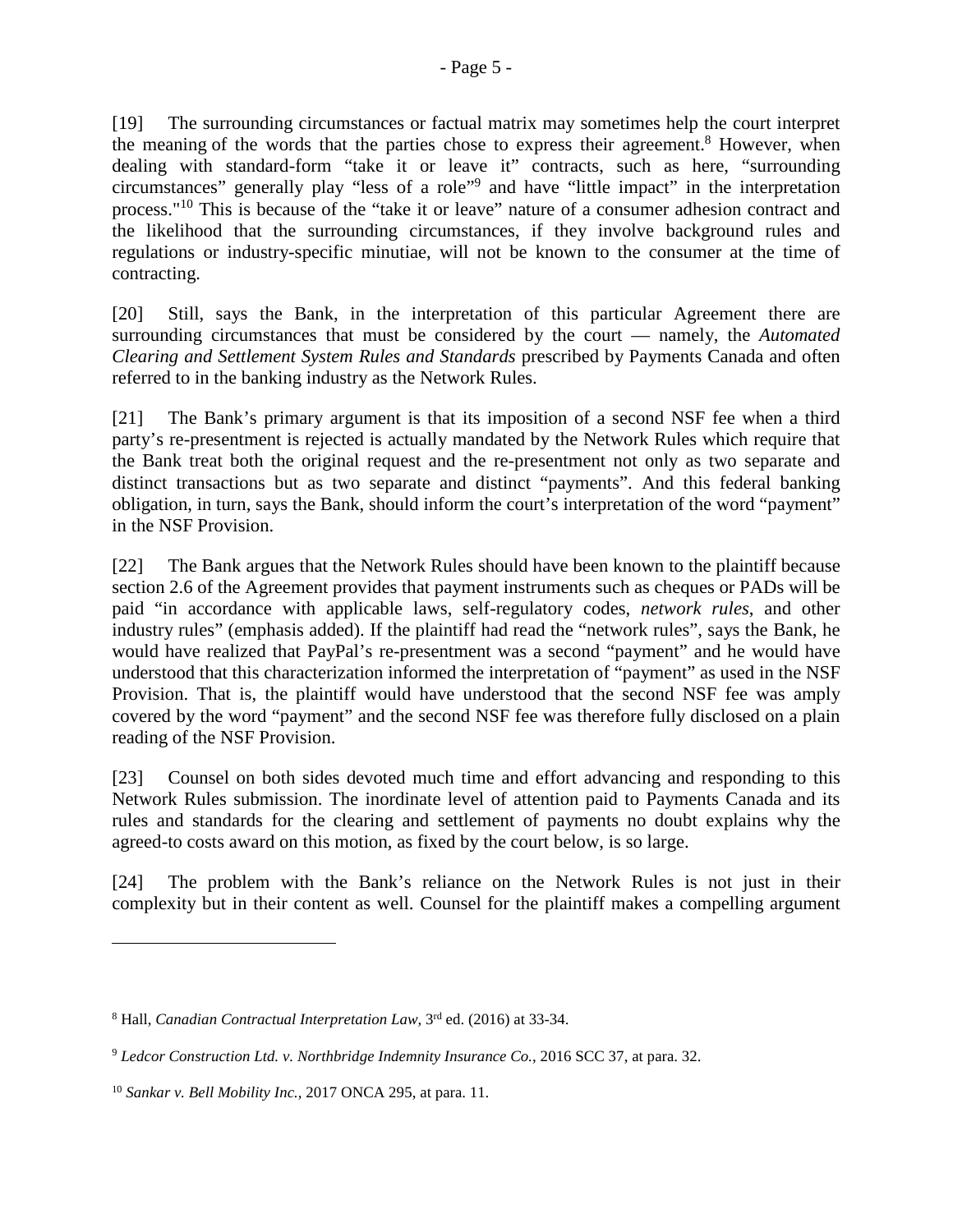that there is actually nothing in these Rules that mandates the Bank's "two payments" characterization.

[25] The plaintiff points out that ACSS/Network Rule H-1 talks about "a PAD" and "the PAD" and not about two separate payments. That is, " $a$  PAD that has been dishonoured may only be re-presented in accordance with the applicable provisions…" and that "the Payee [that is, PayPal] may re-present the PAD electronically on a one-time only basis." Also, the Payments Canada website, when discussing "Paying by Pre-Authorized Debit", refers to the re-presentment of the "same debit", not a different or separate debit or payment:

> If you don't have enough funds in your account to cover a withdrawal, the biller can try the same debit one more time. The biller needs to do so within 30 days from the date of the withdrawal and it must be for the exact same amount (emphasis added).

[26] Counsel for the plaintiff may well be right in their analysis. However, as I explain further below, this case does not turn on the Network Rules. I am, for the sake of argument, prepared to accept the Bank's submission that the coding instructions and related directions set out in the 200-plus pages of the ACSS/Network Rules may well require that the original PAD on December 2 and its re-presentment on December 7 must not only be treated by the Bank as two separate transactions but should also be characterized as two separate debits or payments.

[27] What I do not accept is that any such characterization in the Network Rules of the two transactions as "two payments" for clearing and settlement purposes must necessarily inform the interpretation of the word "payment" in the NSF Provision and this in turn, is enough to establish that the second NSF fee in question was fully disclosed.

[28] This submission does not succeed. I say this for two reasons.

[29] *One,* to be available and helpful in contractual interpretation, and particularly in the context of a standard-form agreement, the surrounding circumstances (i.e. the Network Rules) must have been "known to the parties at the time of formation of the contract."<sup>11</sup> In my view, it cannot be seriously argued that the Network Rules were known or should have been known to the plaintiff, or indeed any banking consumer, of whatever age, when they opened their bank account. And, in particular, that the banking consumer should somehow have known that under the Network Rules the word "payment" as used in the NSF Provision could arguably include a third-party-payee's re-presentment of the initially rejected PAD payment.

[30] I agree with counsel for the plaintiff that it would be unreasonable in the extreme to assume that ordinary banking consumers (whether in 2009 or 2020) had or should have had a detailed (or any) understanding of the surrounding banking rules and coding requirements set out in the 200-plus pages of the so-called Network Rules. In my view, the Bank's "inside baseball"

<sup>11</sup> *Supra,* note 7.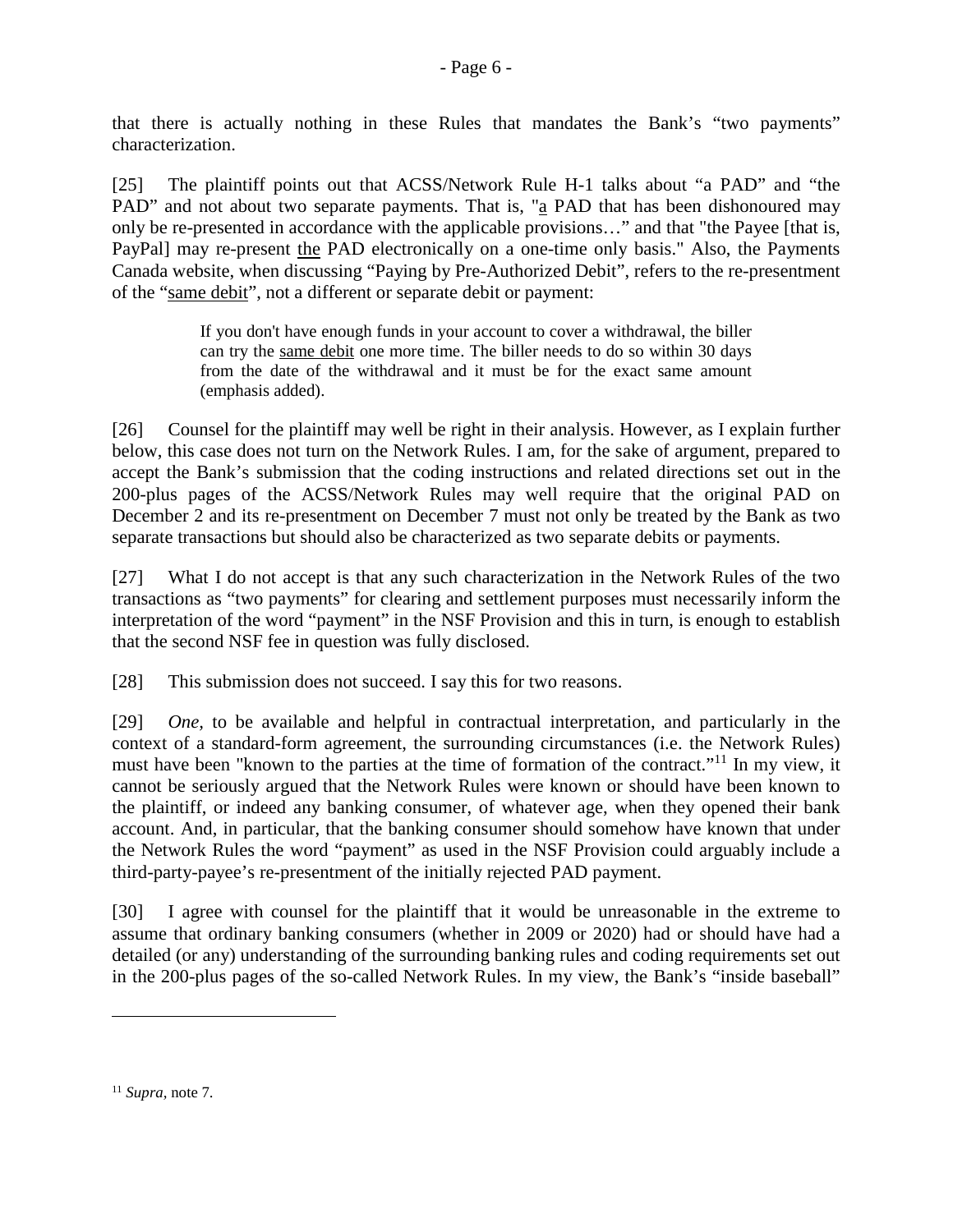reliance on the content and reach of the Network Rules may be relevant to sophisticated squabbles with regulators or in an arcane inter-bank or business dispute but not in the interpretation of standard-form consumer banking agreements. Indeed, in my view, there is zero chance that any court would conclude otherwise.

[31] *Two,* and in any event, whatever else is said in the Network Rules about transactioncoding or related matters, there is nothing in the Network Rules that speaks to or even mentions NSF fees (how or when they should be imposed) and certainly nothing about the imposition of a second NSF fee on a rejected re-presentment. These NSF service fee decisions fall solely within the exclusive discretion and determination of the Bank, as they should.

[32] I pause here to note again that the plaintiff does not question the Bank's right to charge additional service fees for additional services — provided that the additional fees are fully and fairly disclosed. It is clear on the record that the Bank incurs additional expenses processing the third-party-payee's re-presentment and that these additional expenses could well justify the imposition of the second NSF fee. The plaintiff's complaint and the issue before this court is that the possible imposition of this second NSF fee in these circumstances was not disclosed in the Fee Schedule of the Agreement.

[33] In sum, the Bank's reliance on the Network Rules as surrounding circumstances that could assist in the interpretation of the NSF Provision is misplaced. For the reasons just stated, there is nothing in the Network Rules that is of any assistance in resolving the interpretation issue.

[34] I return then to the "ordinary and grammatical meaning" of the NSF Provision itself.

[35] As I said at the outset, if my focus were limited only to the NSF Provision, I would have had little difficulty agreeing with the plaintiff — that the imposition of the second NSF fee for processing PayPay's re-presentment was not authorized on the plain and ordinary meaning of the wording in the NSF Provision.

[36] To the Bank's credit, the NSF Provision is written in plain English and uses the 'second person imperative' construct. But it only focuses on the first payment —*if you make a payment* without sufficient funds in your account, the Bank will charge a \$48 NSF fee if the Bank does not approve *the payment.* The ordinary and grammatical meaning is, in my view, plain on its face. The Bank may charge an NSF fee if you, the customer, "make a payment" and "the payment" is not approved because of insufficient funds. I note that "you" is defined in the Agreement as "the customer…listed on the account". There is nothing in this fee disclosure provision about the Bank's right to impose a second NSF fee when someone else — a thirdparty-payee such as PayPal — re-represents the rejected payment.

[37] PayPal was launched in Canada in 2006. The plaintiff opened his bank accounts in 2009 and began using PayPal in 2014. Even if the Bank was not familiar initially with Pay Pal *per se*, the evidence shows that the Bank knew about on-line payment systems over the course of this time period. It also knew that third-party-payees, such as PayPal, had a practice of re-presenting PADs that were returned NSF and that they typically did so within five days of the declined payment.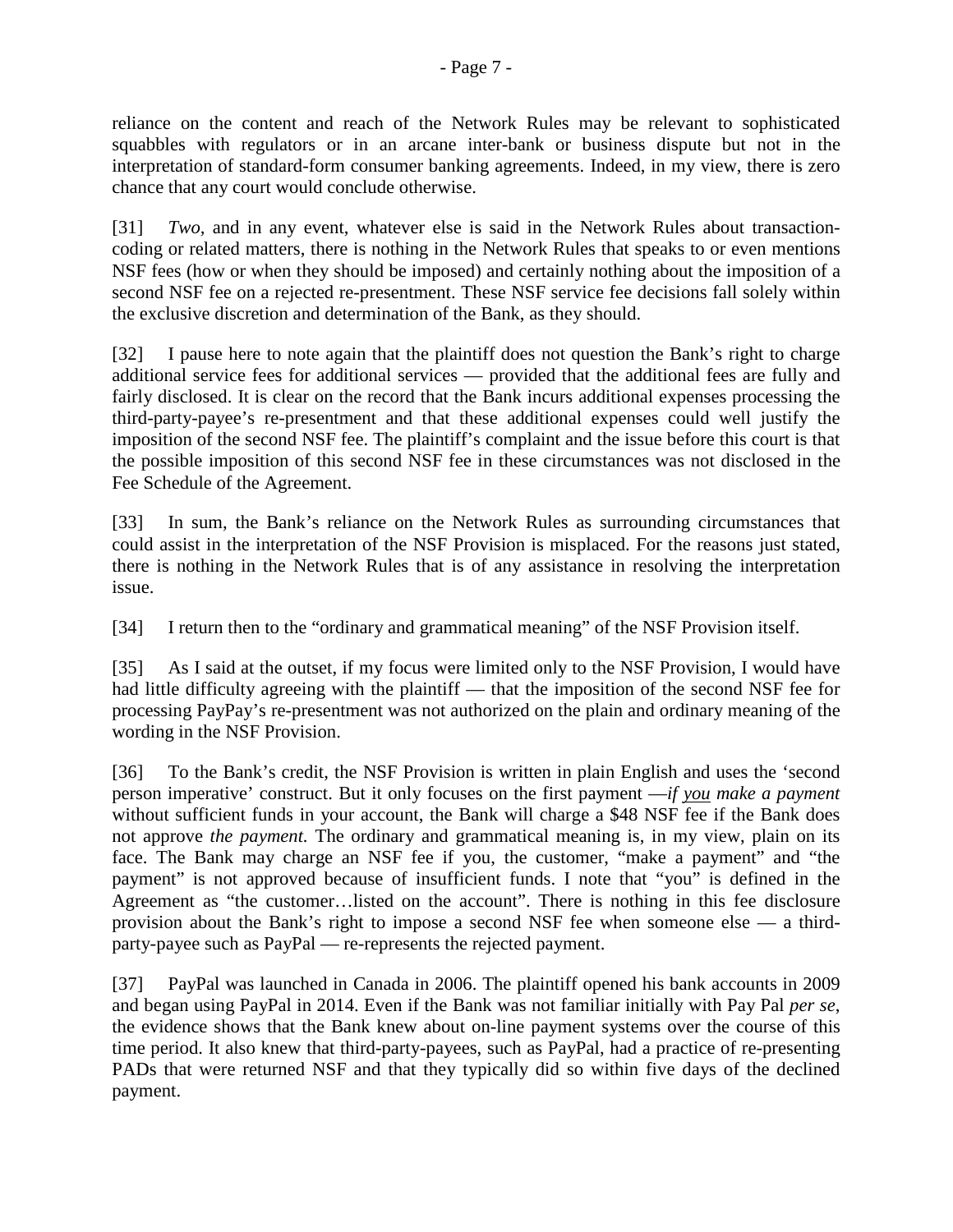[38] The Bank knew all this when it drafted or had the opportunity to redraft (at every renewal) the language in the Agreement, including the NSF Provision in question. The Bank always had complete control over the words it used and presumably understood their ordinary meaning. Therefore, the Bank should not be surprised by a judicial decision that takes the ordinary meaning of these words seriously and concludes that word choices, particularly in banking fee disclosure provisions, will have consequences.

[39] Again, this case does not turn on the fact that the Bank's internal processing system did not distinguish between original and re-presentment transactions. Nor does it oblige the Bank to reconfigure its processing technology to identify and root out re-presentments or conduct other investigations, even if this were technically possible. The case turns on what constitutes full and fair disclosure of service charges in a standard-form consumer banking agreement.

[40] I note that the Agreement has a 13-page Fee Schedule that discloses and explains ta long list of service fees that are imposed across a myriad of situations. The same should have been done here. The Bank could easily have satisfied its service-fee-disclosure obligation, while at the same time charging a second \$48 fee for processing a third-party's re-presentment, by saying something like this:

> If a cheque, payment or re-presentment of a payment is not approved because of insufficient funds, the Bank may charge a \$48 NSF fee every time the cheque, payment or re-presentment is rejected.

[41] There are, of course, other ways to draft the NSF Provision to achieve the required disclosure objective. For some reason, the Bank did not bother to do so.

[42] I conclude that the Bank's deliberate use in the NSF Provision of the second-person imperative and the phrase *if you make a payment*, is plainly and unambiguously concerned with situations where the customer with insufficient funds in their savings account makes a payment or attempts to make a second payment after the first is rejected for insufficient funds. It does not address the situation where a third-party-payee re-presents the rejected payment a second time.

[43] Indeed, on the Bank's own evidence, as provided by Ms. Pereira, there is an acknowledged difference between the two scenarios:

> Q. Yes. In one of the scenarios, the customer is actively attempting a second payment?

A. The customer Mr. Dufault?

Q. Yes.

A. Yes, they can actively do that. Yes.

Q. So that's one scenario. And the other scenario is where the customer has only tried to make the payment once and it's the payee who is attempting to process the payment a second time?

A. That's correct.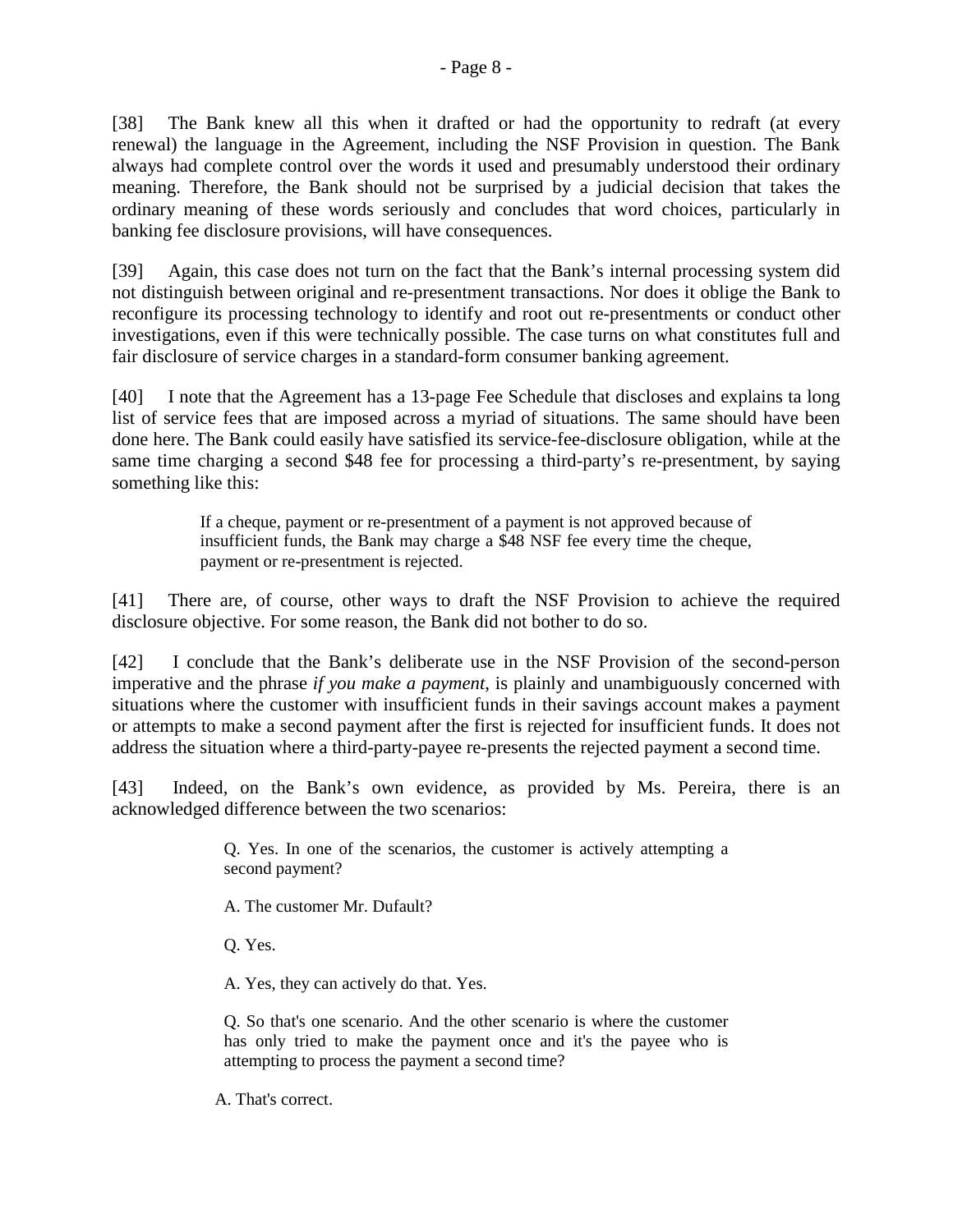[44] According to the Bank's own evidence, where there is a re-presentment by a third-partypayee, the "customer has only tried to make the payment *once*" (emphasis added).

[45] In my view, this accords with the reasonable interpretation of the NSF Provision which on its face remains plain and unambiguous and is limited to NSF situations where "you" (the customer) made "a" payment without sufficient funds in your savings account.

[46] However, if I am wrong in this regard and there is ambiguity in the wording and meaning of the NSF Provision, the plaintiff is prepared to make further submissions based on the principle of *contra proferentem* and s. 11 of the *Consumer Protection Act* that requires any ambiguity in a consumer agreement to be resolved in favour of the consumer.<sup>12</sup>

[47] Given my analysis, as set out above, there is no need for these additional submissions.

[48] In sum, I am satisfied, for all the above reasons, that the Bank's motion for summary judgment must be dismissed. The Bank has not established that the plaintiff has no cause of action in breach of contract, provincial consumer protection law or unjust enrichment. These are genuine issues that should proceed to certification and, if the proposed class action is certified as a class proceeding, to an adjudication on the merits.

[49] I further find, because both sides understandably argued the merits of the core interpretation issue, that the imposition of the second NSF fee (for a third-party-payee's representment) was not authorized (not disclosed) by the NSF Provision.

[50] Given this broader finding, I considered whether this was an appropriate case for a "reverse summary judgment" — whether the court on its own initiative should grant the plaintiff the "breach of contract" and related declarations about the second NSF fee that were pleaded but not advanced by way of a cross-motion for summary judgment. As I began to work on these reasons, I advised counsel that I was considering this possibility and invited and received their written submissions. Counsel for the plaintiff pressed for a reverse summary judgment. The Bank was opposed.

[51] But for the fact that the action before me is a proposed class action, I would probably have agreed with counsel for the plaintiff. On balance, however, I am not persuaded that in the context of a proposed class action where the broader findings made herein will in any event be before me when I hear the certification motion, that any practical purpose is served in granting a reverse summary judgment.

[52] One final comment. Counsel for the plaintiff has advised that a parallel proposed class action has been proceeding in the Southern District of New York against the same defendant

<sup>12</sup> Also see *Tecton Construction Inc. v. Yeung*, 2016 ONSC 3039 at para. 87.